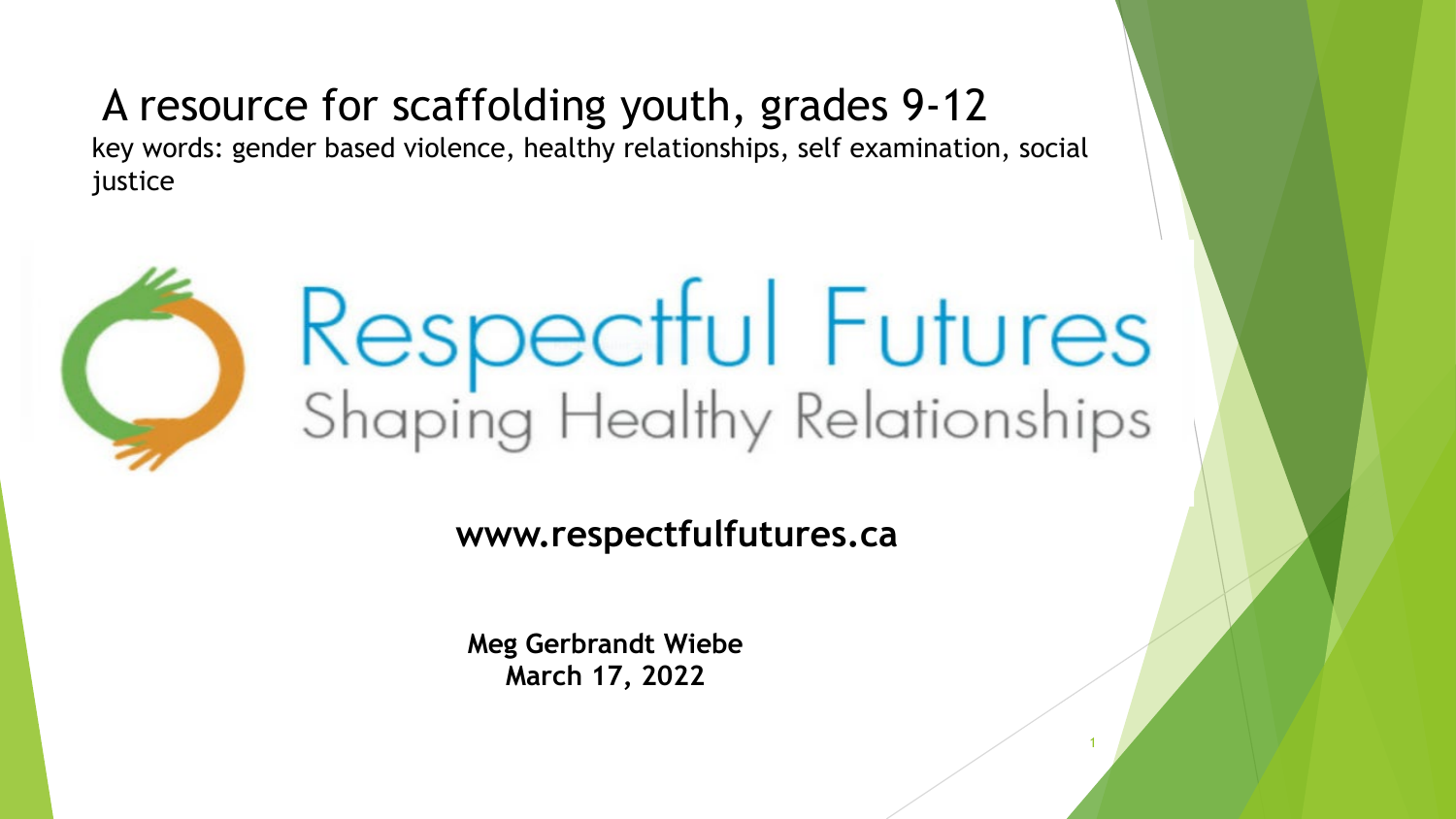# The Big Idea

Personal happiness is determined to a great extent by our ability to form supportive, mutually respectful and honest relationships with others.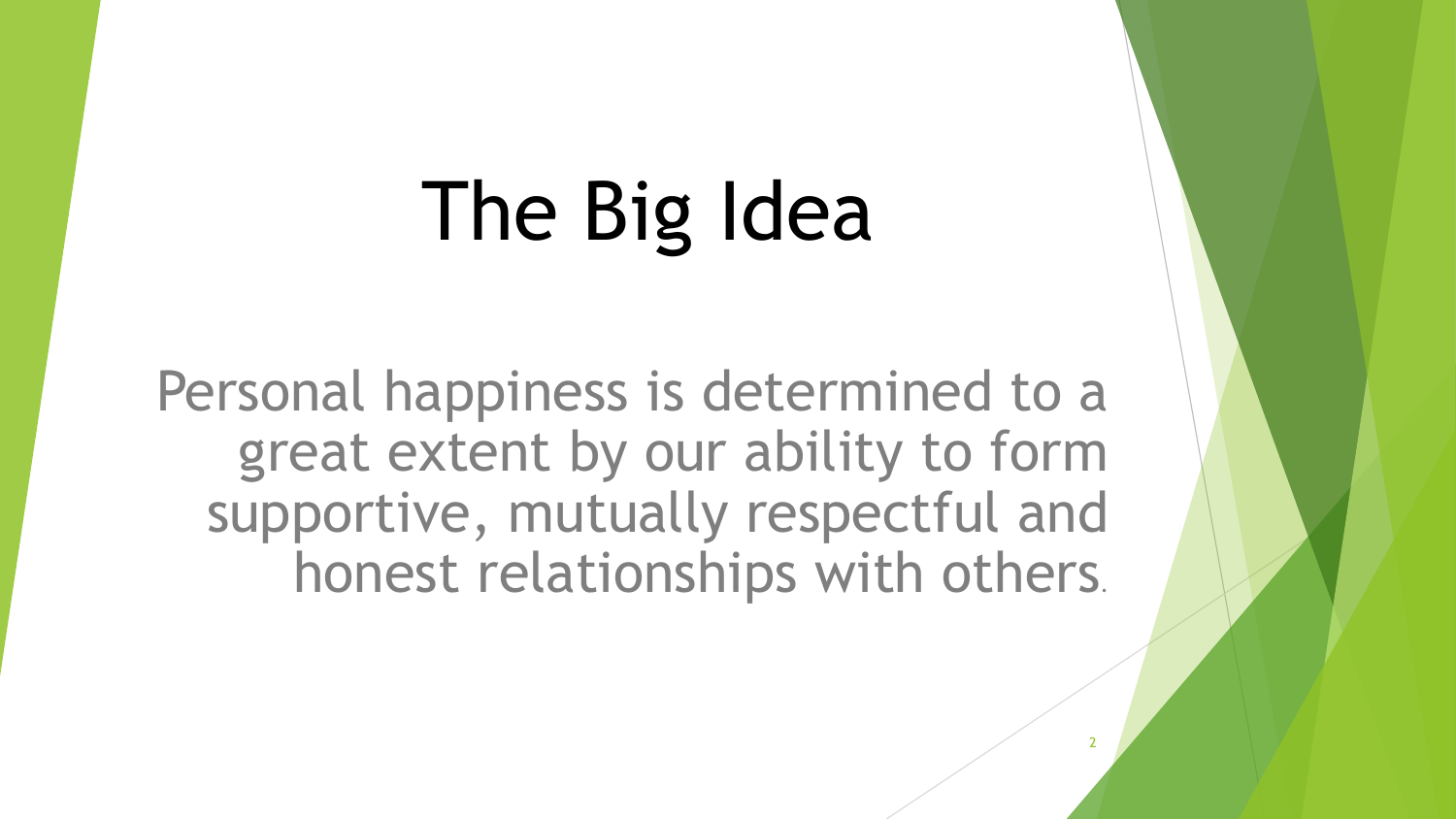# BC Ministry of Education Curriculum

- **Core competencies of curriculum aligns with the BC Ministry of Education**
- **Personalized learning**
- **Builds capacity on positive communication**
- **Critical thinking skills**
- **Supports personal and social identity**
- **Decolonization sensibilities and Indigenous FPPL**
- **Cross Cultural**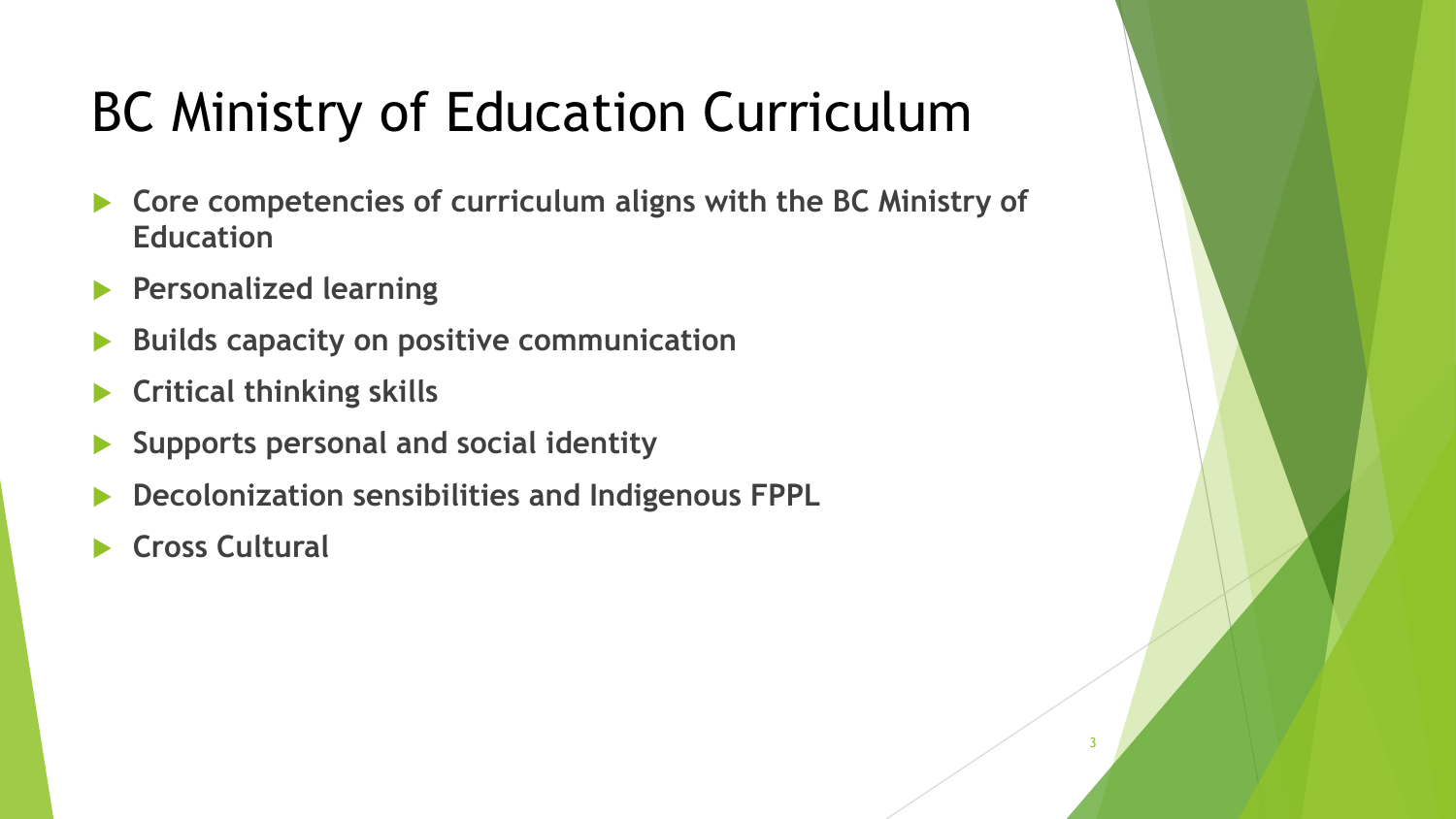# Background

- Respectful Futures 2017, revised in 2020, a program for teens, which grew out of *Respectful Relationships*, based *on: Cognitive Behavioural Theory.*
- Respectful Relationships is a BC Corrections Program taught to men by trained probation officers and correctional officers. It is a program for men who have been convicted of intimate partner violence.

4

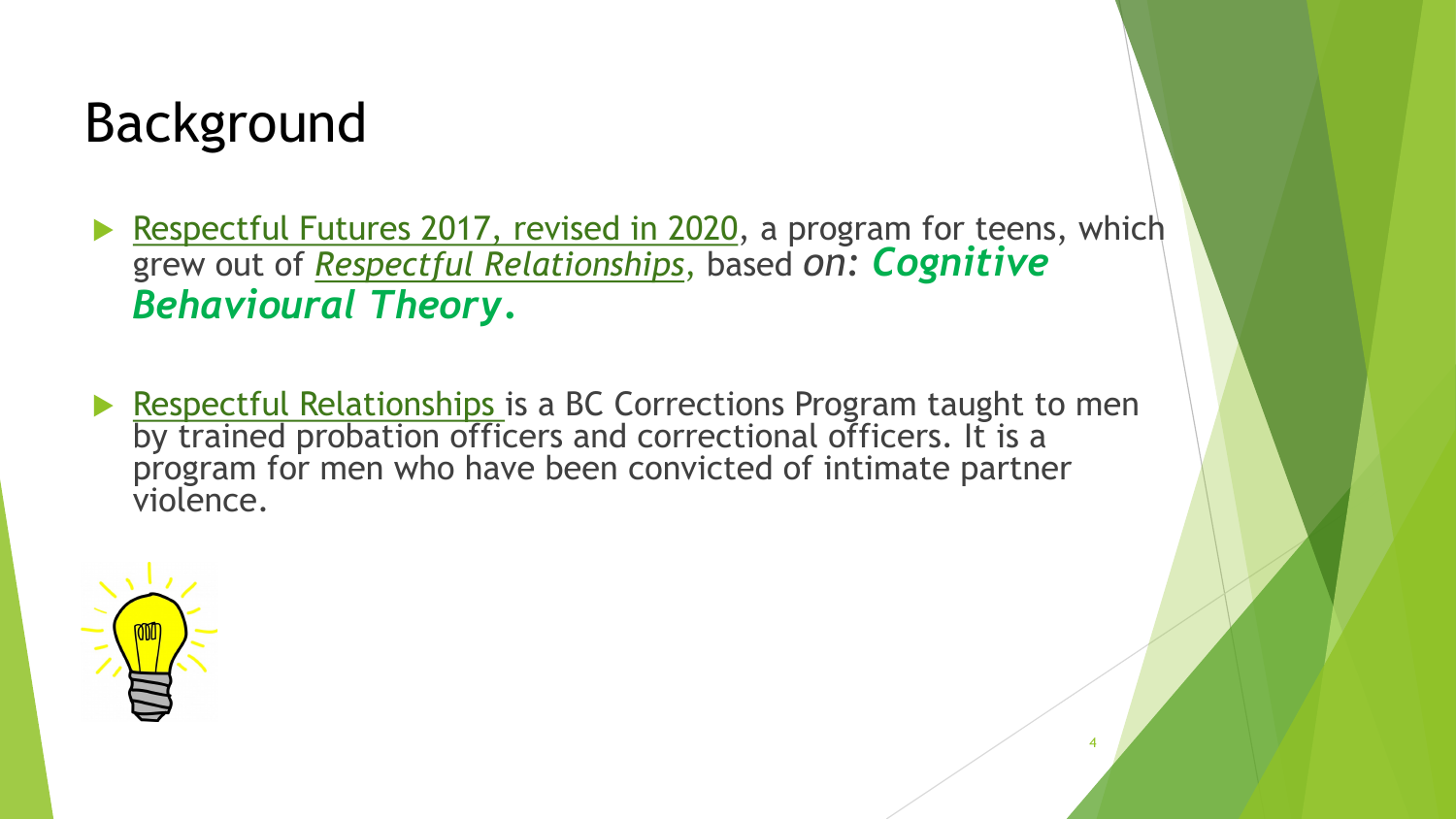## Aha moment! We need a Prequel!!l

**Extremely high success rate - 35-50% of correctional clients who completed Respectful Relationships did not reoffend.** 

*Men consistently reported that had they had this set of skills earlier in life, they would not have fallen into patterns of intimate partner abuse and ended up under community supervision or in jail in the first place.* 

5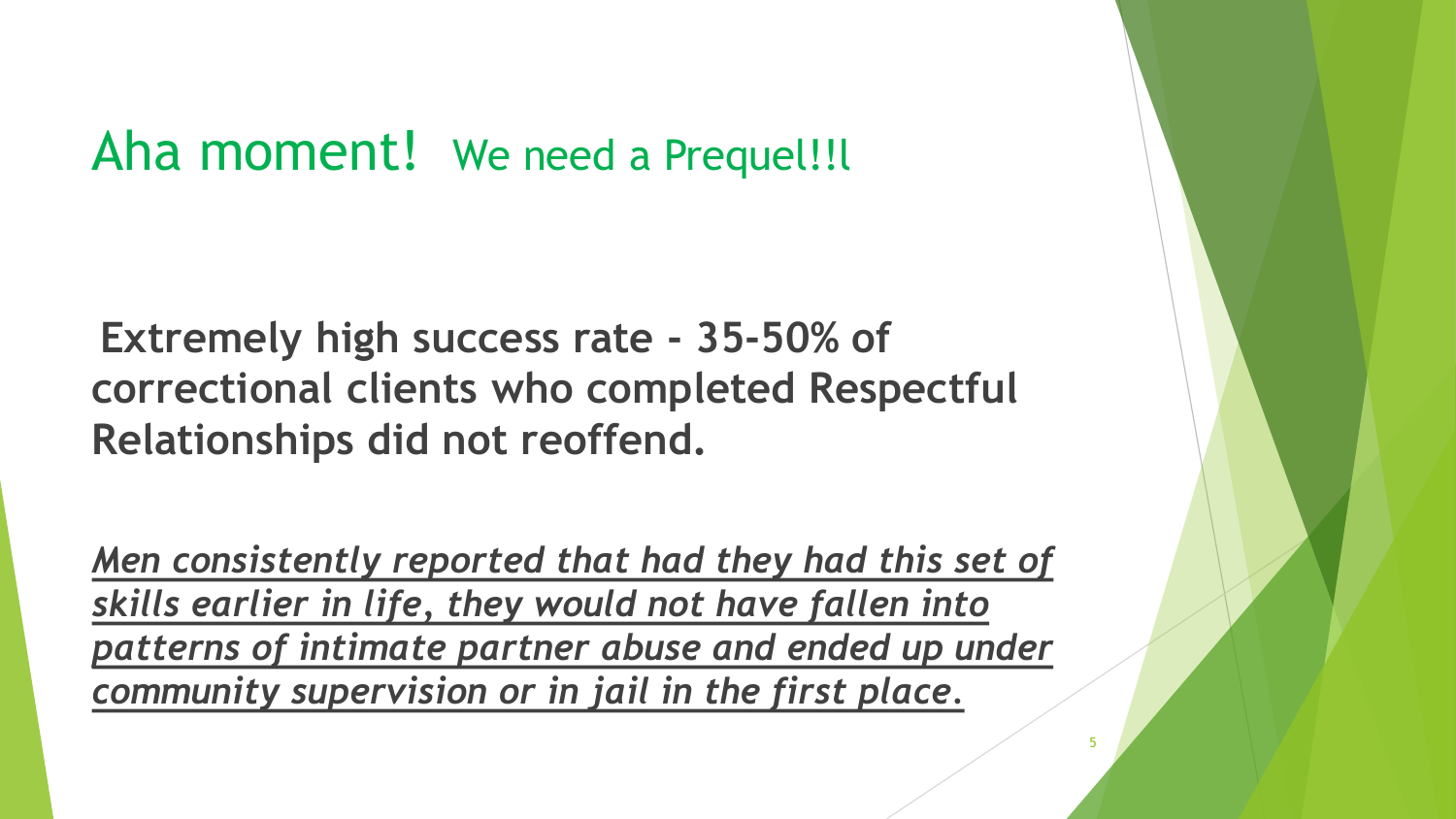# Partners

- **Stroh Health (first funder)**
- **BC Corrections**
- **BC Ministry of Education**
- **Community and Crime Prevention**
- **Surrey School District**
- **Chetwynd School District**
- **Youth Justice**
- **Ending Violence Association of BC**
- **RCMP**
- **Abbotsford Community Services (Archway)**
- **Sara for Women**
- **FNESC**

**Writer: Magi Cooper Educational consultant: Laura Bickerton** 6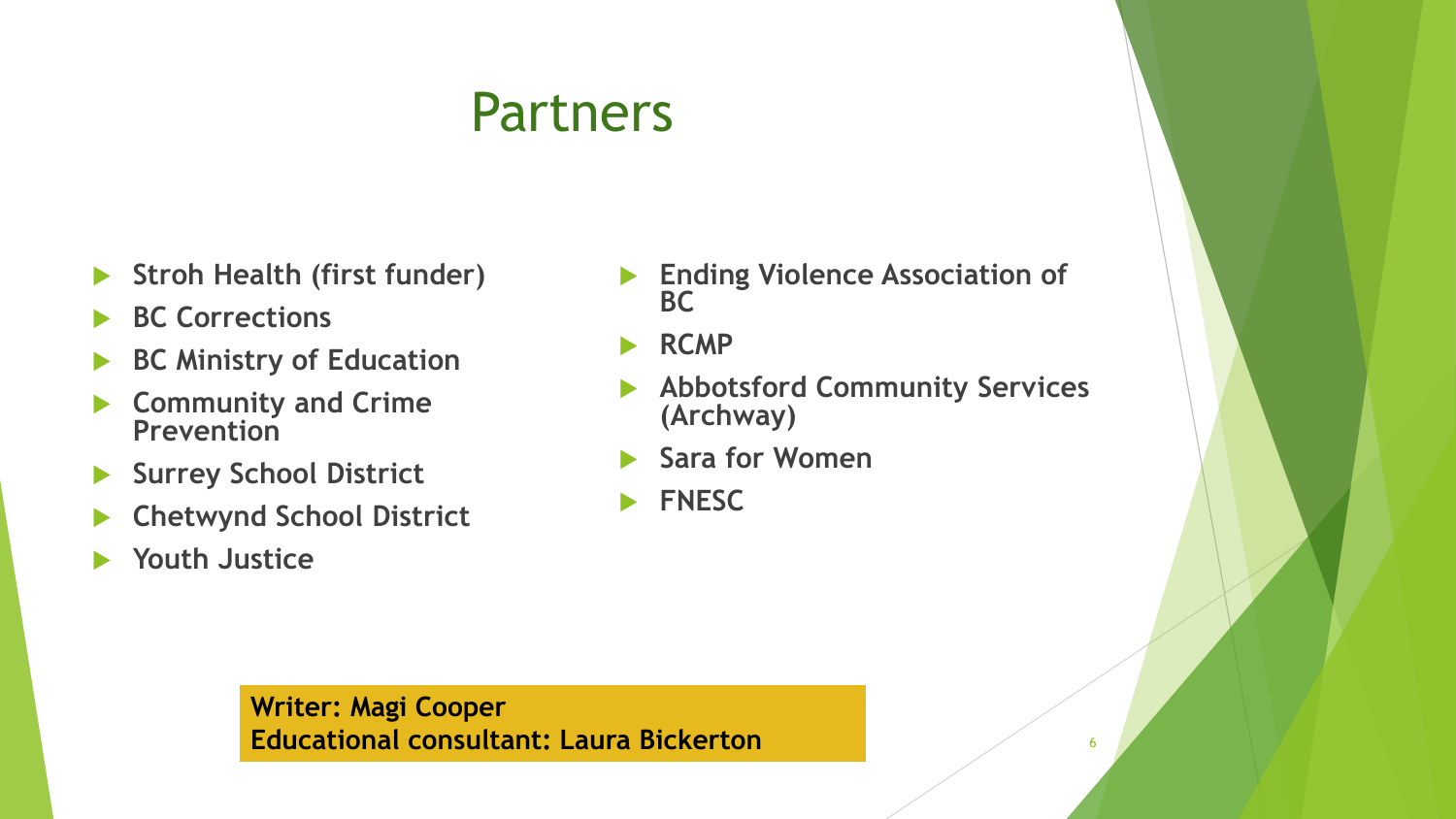# Six Modules

- **Module 1 - [Characteristics of Healthy Relationships](https://www.surreyschools.ca/respectfulfutures/teachingmaterials/module1/Pages/default.aspx)**
- **Module 2 - [Links Between Thinking, Feeling and](https://www.surreyschools.ca/respectfulfutures/teachingmaterials/module2/Pages/default.aspx)  Behaviour**
- **Module 3 - [Building Better Relationships through](https://www.surreyschools.ca/respectfulfutures/teachingmaterials/module3/Pages/default.aspx)  Better Communication**
- **Module 4 - [Understanding and Managing Anger](https://www.surreyschools.ca/respectfulfutures/teachingmaterials/module4/Pages/default.aspx)**
- **Module 5 - [Understanding the Impacts of Unhealthy](https://www.surreyschools.ca/respectfulfutures/teachingmaterials/module5/Pages/default.aspx)  Relationships**

7

• **Module 6 - [How to Develop and Sustain Healthy](https://www.surreyschools.ca/respectfulfutures/teachingmaterials/module6/Pages/default.aspx) Relationships**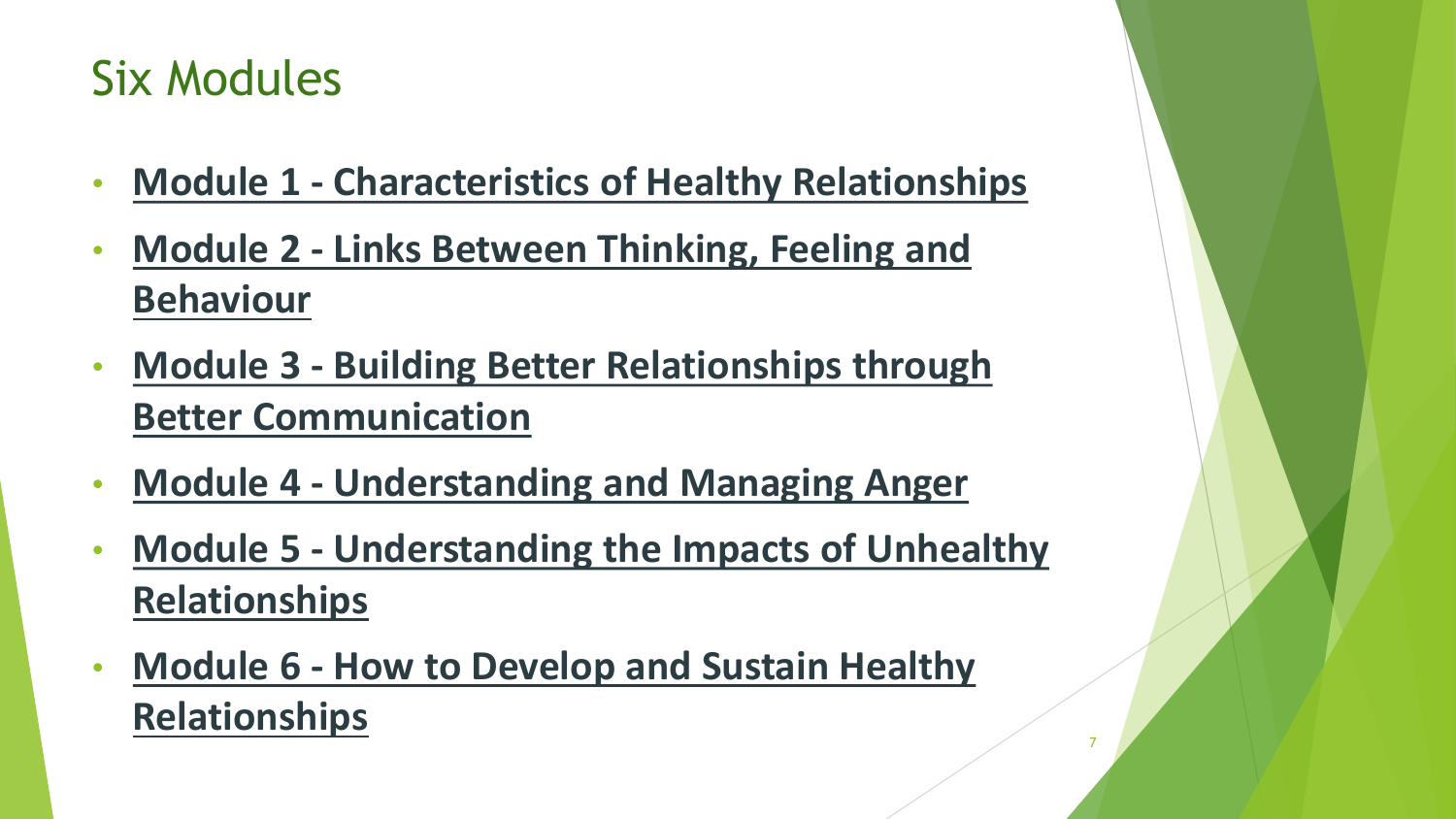#### **Module 1 - [Characteristics of Healthy Relationships](https://www.surreyschools.ca/respectfulfutures/teachingmaterials/module1/Pages/default.aspx)**

**This is the foundational unit. All others follow from this.** 

- **Invites youth into a conversation about relationships, from their perspectives.**
- **Developing a definition of relationships that talks about connection, friendship, respect, responsibility, safety.**
- **Exploring a simple model of ME+You+US. This model gives youth a framework and a way to talk about healthy relationships.**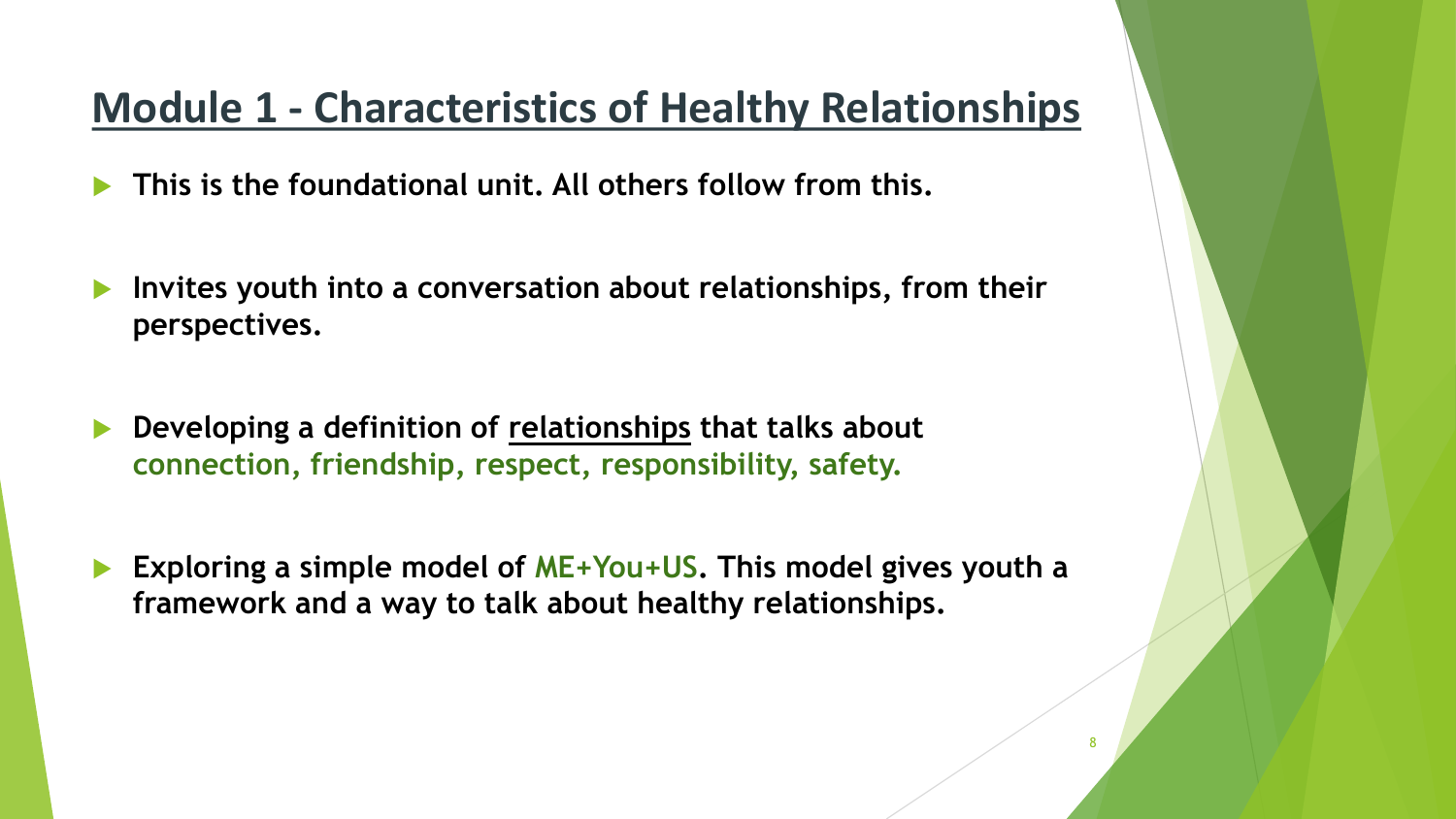# Let's take a quick look at the resources

#### **[Https://www.surreyschools.ca/respectfulfutures/teachingmaterials/](https://www.surreyschools.ca/respectfulfutures/teachingmaterials/)**

The link to the entire 2015 Curriculum, including Facilitator's Guide and Mindfulness Booklet.

The first module, 23 pages: Module 1 Characteristics of a Healthy Relationship.

Everything a facilitator needs to competently and sensitively run a group.

 $\overline{a}$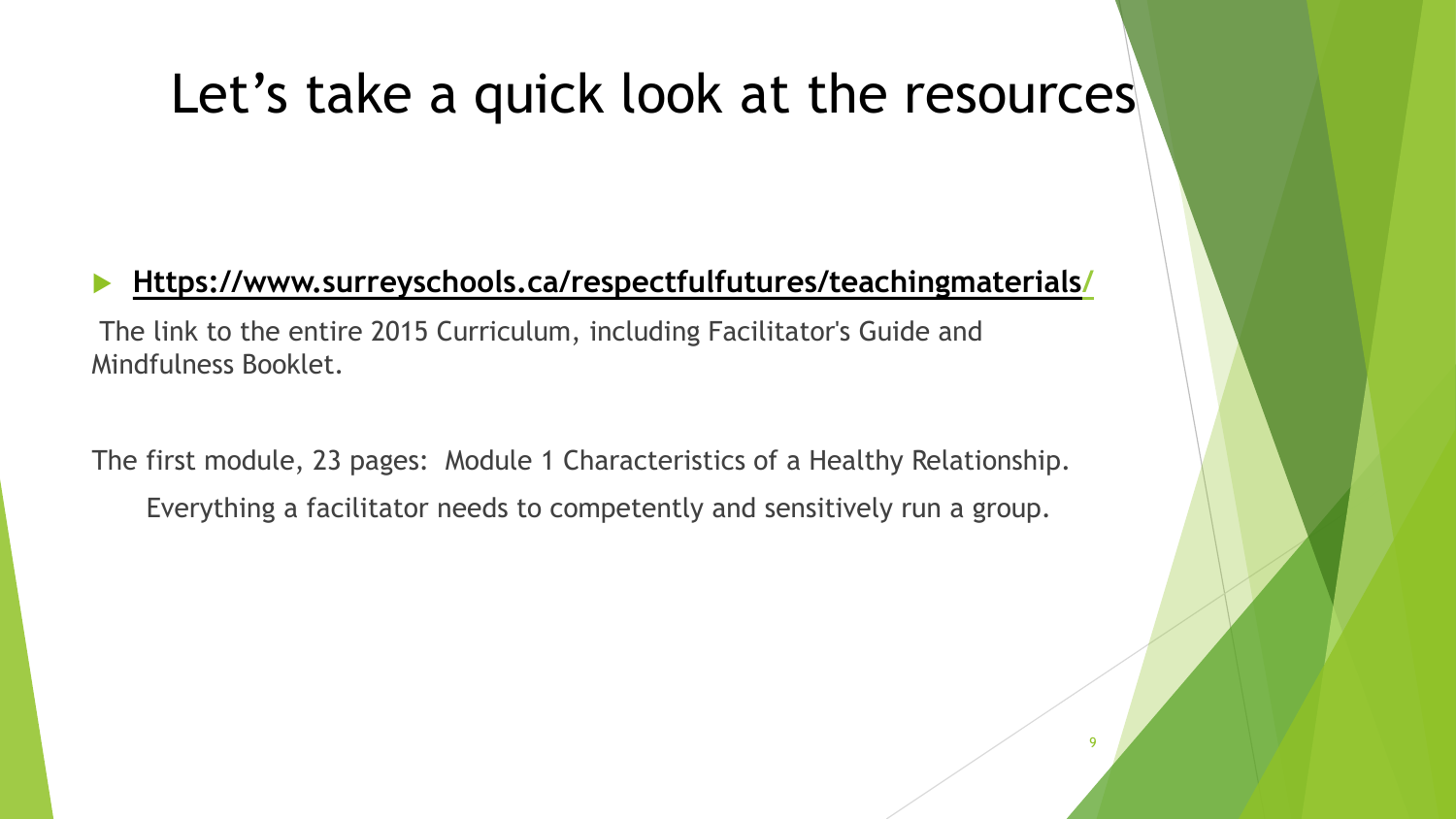# Implementation Suggestions

- Work with a co-facilitator
- There's a lot of content… so divide the work load
- Over a weekend: Friday evening, Saturday, and Sunday morning.
- Or spread it over 10 weeks
- Be committed to delivering the curriculum without a major break in between (ie: Spring Break)
- Offer drinks and snacks; try to get a sponsor
- $\blacktriangleright$  For the health of the group, politely but firmly, manage participants who are too outspoken, take too much air time, or any way sabotage etc.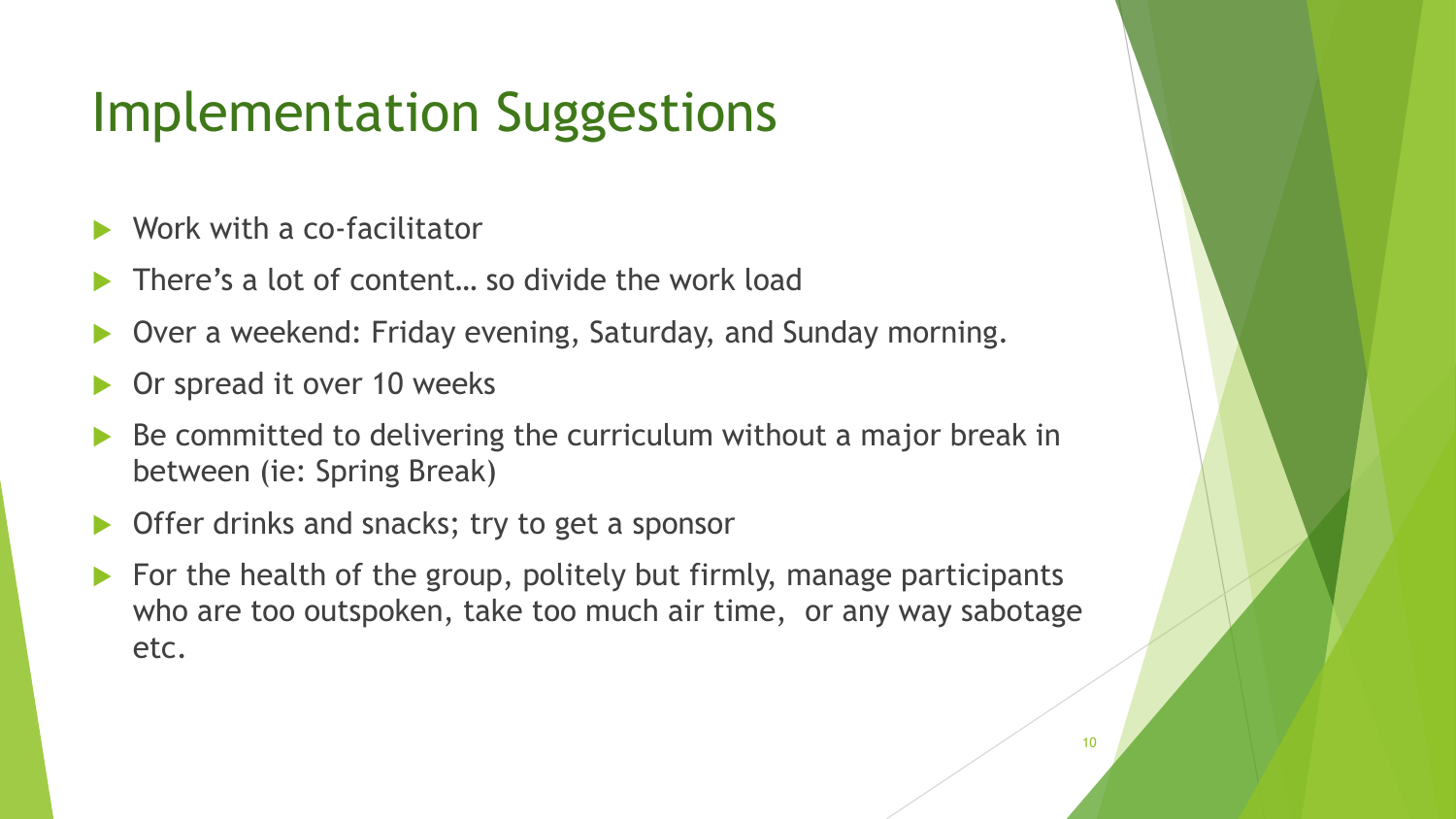# Tips for Facilitators

**Be non judgmental and respectful** 

**Create a safe environment**

**Be the respectful role model** 

**Know your limits**

#### **Be flexible**